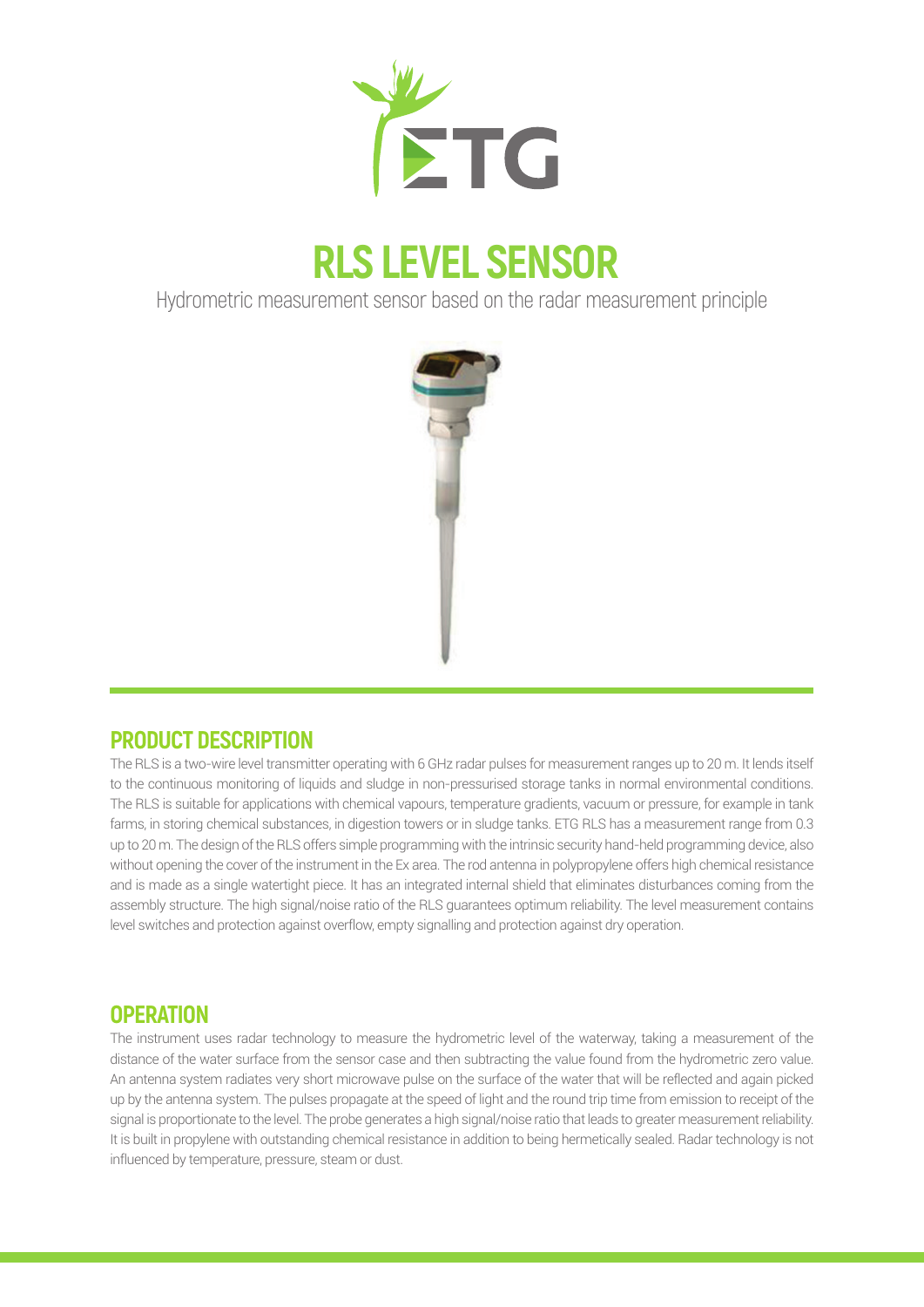## **MAIN FEATURES**

#### Principle of measurement:

radar technology is not influenced by temperature, pressure, steam or dust. This characteristic makes them better and superior in performance compared to their ultrasonic competitors.

#### Easy maintenance:

the benefits that our radar hydrometric sensor offers are not limited to precision, but also include simple and quick maintenance due to the engineering of the sensor that simplifies the phases. The only preventive activity consists of controlling the levelling of the sensor and in cleaning the target struck by the sensor. In fact, there must be no obstacles between the emitter of the sensor and the free surface of the water.

#### Sturdy and reliable construction:

makes it an instrument with a long lifetime, which safeguards the customer's investment. The instrument does not drift due to aging and requires no periodic calibrations.

It is built in propylene with outstanding chemical resistance in addition to being hermetically sealed.

#### **a. Recommendations**

- Ambient temperature falling between –40°C and 80°C
- Access for programming via local display

#### **b. Precautions**

- Avoid proximity with high voltage cables, high voltage contacts and variable frequency motors
- Avoid obstacles near the emission cone
- Avoid installation near walls and interferences of indirect echoes

## **COMPONENTS THAT CAN BE ADDED OR BE BUILT INTO THE PRODUCT**

hand-held programming device with intrinsic safety, even without opening the cover of the instrument in the area.

## **TECHNICAL SPECIFICATIONS**

| SPECIFICATIONS        |                                  |
|-----------------------|----------------------------------|
| Sensor type           | Radar                            |
| Range of measurement  | $0 - 20$ m                       |
| Accuracy              | $0,1\%$ span                     |
| Electrical output     | $4-20$ mA                        |
| Operative temperature | $-40^{\circ}$ C $+80^{\circ}$ C. |
| Material              | Polypropylene antenna and rod    |